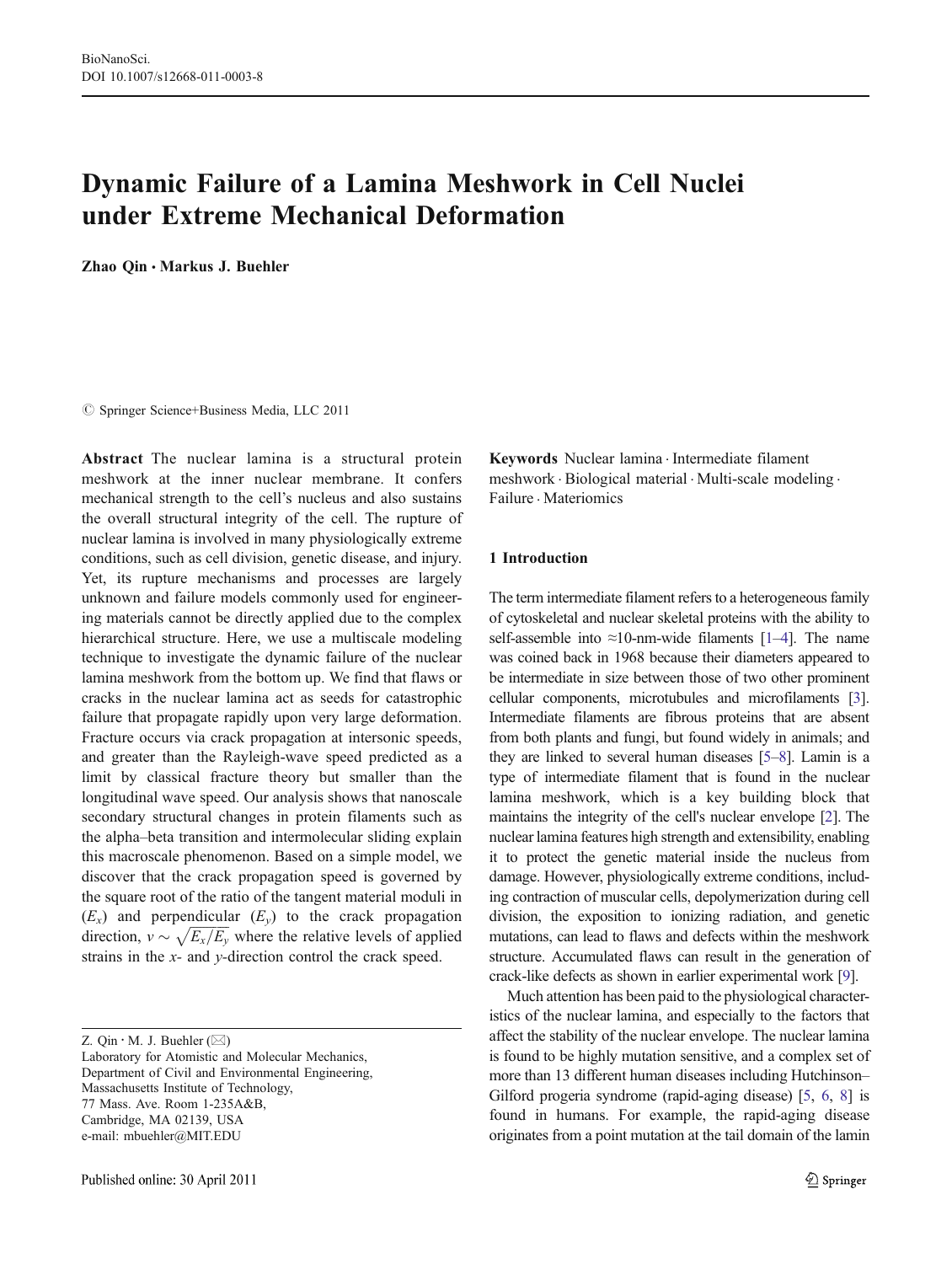<span id="page-1-0"></span>

Fig. 1 Hierarchical structure of an intermediate filament meshwork as found in the inner layer of nuclear envelope of Xenopus oocytes, boundary conditions in simulations, geometry of the meshwork model and tensile properties of a single intermediate filament. a Schematic of the hierarchical intermediate filament structure that ranges from nano to macro. Panel a shows typical structural features of intermediate filament meshwork, including hydrogen bonds, coiled-coil composed of alpha-helix, a lamin A dimer composed of coiled-coil and linkers, bundles of dimers that fuse laterally to form full length filaments with a diameter of  $b \approx 10$  nm, which form an orthogonal meshwork attached to the inner nuclear membrane with a lattice constant of≈50 nm [\[2](#page-8-0)]. The scale bar is  $1 \mu m$ . **b** The geometry of the orthogonal meshwork model, boundary conditions, and the coordinate system used in our

subunit, and is also known to alter the mechanical properties of the entire nuclear envelope [\[1,](#page-8-0) [6,](#page-8-0) [8,](#page-8-0) [10](#page-8-0), [11\]](#page-8-0). Recent research revealed that defect accumulation in lamin also plays an important role in normal aging of human beings [\[12](#page-8-0)]. It has been shown in experimental studies that mutations and defects in nuclear lamina affect the nuclear envelope breakdown process during cell division, which can be a direct reason to cause illness. However, no studies have thus far linked the physical properties of the nuclear lamina to its underlying atomic and molecular structure and provided an explanation for its fundamental failure mechanism across multiple scales as has been done for other (e.g. engineered) materials [[13](#page-8-0)–[15\]](#page-8-0).

In this paper, we investigate the mechanical failure of the nuclear lamina meshwork. We use a simple coarse-grain meshwork model with a realistic geometric and physical properties derived directly from the molecular scale to mimic the lamina meshwork of *Xenopus* oocytes [\[2](#page-8-0), [16\]](#page-8-0) as shown in Fig. 1a. We symmetrically fix one single layer of coarse-grain particles (so-called "beads") near the meshwork boundary and apply loading as shown in Fig. 1b. This

simulations. The initial crack is oriented into the x-direction and the meshwork is loaded in one or both directions. The parameters  $b, l$ , and  $h$  denote the thickness, length, and width of the meshwork model;  $d$  is the lattice constant ( $\approx$ 50 nm) and 2*a* is the initial crack length. c Schematic of the coarse-grain method used to model the meshwork. Mesoscopic particles or "beads" are used to describe full length filaments, where the equilibrated nearest neighbor distance is  $r_0$  and an interbead potential fitted from stretching tests based on full atomistic modeling of intermediate filament is adopted. Inserted figures are snapshots of the atomic model of a segment of the 2B domain of an intermediate filament dimer under stretching, revealing molecular mechanisms of deformation

setup resembles linear rails with guides clamped to the boundary as done in earlier experimental and computational studies [[17,](#page-8-0) [18](#page-8-0)]. The mechanical response of each filament in the meshwork is modeled according to the mechanical response of a corresponding full atomistic model under tension. The deformation mechanisms revealed by a series of earlier atomistic modeling [\[19,](#page-9-0) [20\]](#page-9-0) include: (a) a yielding regime (unfolding of alpha-helices), (b) a stiffening regime (alpha-tobeta structural transition), and (c) a secondary yielding regime (interprotein sliding under breaking of interprotein betastrands). These fundamental mechanisms of deformation of each filament under loading are summarized in Fig. 1c.

# 2 Materials and Methods

## 2.1 Simulation Setup

This study uses a coarse-grain approach to implement a mechanical model of the intermediate filament meshwork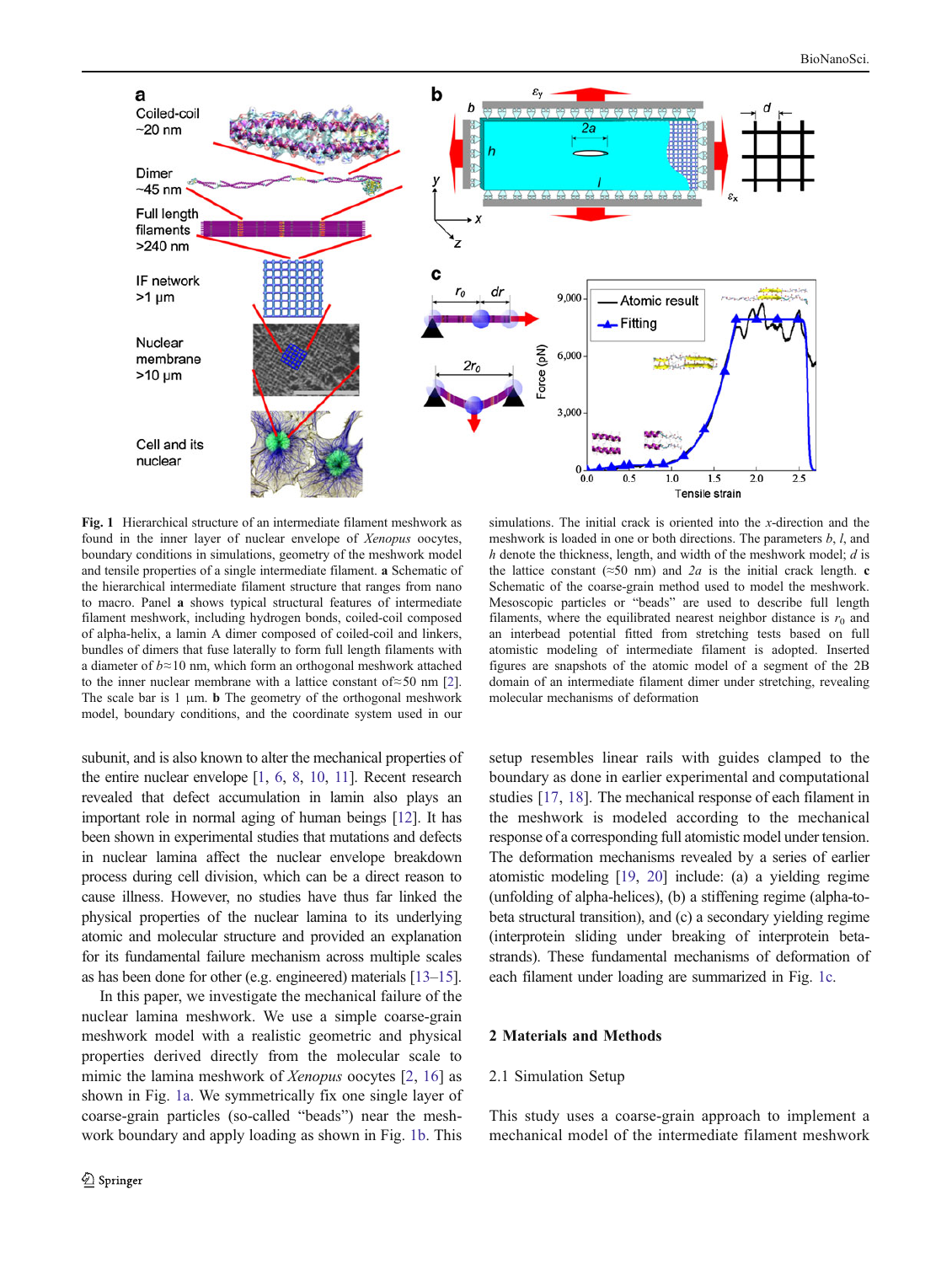based on a hierarchical finer-trains-coarser multi-scale scheme. The entire structure of the nuclear envelope involves many other components, including the chromatin (resembling amongst others the genetic material) and cytoskeletal proteins. So far, however, only the amphibian oocytes' nuclear lamina has been isolated in experiments without association with chromatin [\[21\]](#page-9-0). Therefore the model we study here represents a first approximation to the realistic structure of other nuclear laminas, which may be more disordered and/or have slightly variegated structures. We also note that it differs from the physiological process of nuclear envelope breakdown process during cells' division since other chemical effects on the meshwork are not included in our work. This is motivated by the fact that it has been shown that an important function of the nuclear lamina is maintaining the mechanical integrity of cell nuclei, which is the focal point of this work [[22\]](#page-9-0).

The meshwork model shown in Fig. [1b](#page-1-0) includes 20 filaments in the y-direction  $(1 \mu m)$  and 100 filaments (5  $\mu$ m) in the x-direction, with a crack-like defect added in the center to mimic a structural imperfection [\[9](#page-8-0)]. Filaments at the orthogonal corners are cross-linked by strong, covalent bonds which cannot break apart in our model. This assumption is based on the fact that the covalent bonds forming these cross-links are much stronger than the forces needed to cause filament rupture by sliding. All simulations reported here are carried out in two steps. First, we perform a relaxation during which we equilibrate the system. Relaxation is achieved by energy minimization, heating up the system from 0 to 300 K, then annealing the structure at a temperature of 300 K. Second, we perform a loading simulation during which we keep the system at 300 K using an NVT ensemble and apply a constant strain rate of  $0.13 \text{ ns}^{-1}$  to continuously increase the loading applied until the crack begins to travel through the entire meshwork. In studying the crack speed-to-applied strain relationships, we repeat our simulations, stop the increasing loading, fix the boundary at target strains, and record the steady-state crack propagation speeds.

# 2.2 Multi-scale Modeling Approach

The mesoscopic model is set up based on a combination of experimental and full atomic calculation data [[2,](#page-8-0) [19](#page-9-0)]. We use a mesoscopic model describing each intermediate filament as a series of beads interacting according to nonlinear interparticle multibody potentials. The total energy is given by:

$$
E_x = E_T + E_B, \tag{1}
$$

The total energy is given by the sum over all pair-wise and three-body interactions:

$$
E_T = \sum_{\text{pair}} \varphi_T(r), E_B = \sum_{\text{triplets}} \varphi_B(\theta) \tag{2}
$$

where  $\varphi_T$  (r) defines the pair-wise interaction potential between two bonded beads as a function of the distance r between the two beads, and  $\varphi_B$  (θ) defines the three-body interaction potential among three bonded beads as a function of the interior angle  $\theta$  of the two pair bonds. Here, we approximate the nonlinear force-extension behavior under tensile loading with a multi-polynomial potential model that has been used successfully in an earlier study of deformation of single filaments found in the cytoplasm [\[23](#page-9-0)]. The tensile force between two particles (beads as illustrated in Fig. [1c](#page-1-0)) is described as:

$$
F_T(r) = -\partial \varphi_T(r) / \partial r,\tag{3}
$$

Where

$$
\frac{\partial \varphi_T(r)}{\partial r} = \left[ \exp(\frac{r - r_b}{r_b} \Xi) + 1 \right]^{-1} \begin{cases} k_1(r - r_0) & r < r_1 \\ R_1 + k_2(r - r_1) & r < r_2 \\ R_2 + k_3^1(r - r_2) + k_3^2(r - r_2)^2 + k_3^3(r - r_2)^3 & r < r_3 \\ R_3 & r \ge r_3 \end{cases}
$$
(4)

In Eq. [5,](#page-3-0)  $k_i$  and  $r_i$  are spring constants that derived directly from the force-extension curve of the tension test of full atomic model (as shown in Fig. [1c\)](#page-1-0).  $r_0$  is the equilibrium distance between pair beads. Alpha-helix domains within the filament are intact before the extension reaches  $r_1$  and the slope of the force-extension curve is constant as defined by  $k_1$ . The extension beyond  $r_1$  leads to the unfolding of the alpha-helix domains until they become nearly fully unfolded at  $r_2$ , and in this extension region the

force-extension curve is linear with a slope of  $k_2$ . The third region before the extension of  $r_3$  corresponds to the stiffening of the material because of the alpha–beta transition, and the nonlinearity of the force extension curve is expressed by a polynomial function with stiffness parameters  $k_3^1$ ,  $k_3^2$ , and  $k_3^3$ . In the fourth region, the subunits within the filament slide against each other under a constant force. The parameters  $R_1$ ,  $R_2$ , and  $R_3$  are calculated from force continuity conditions.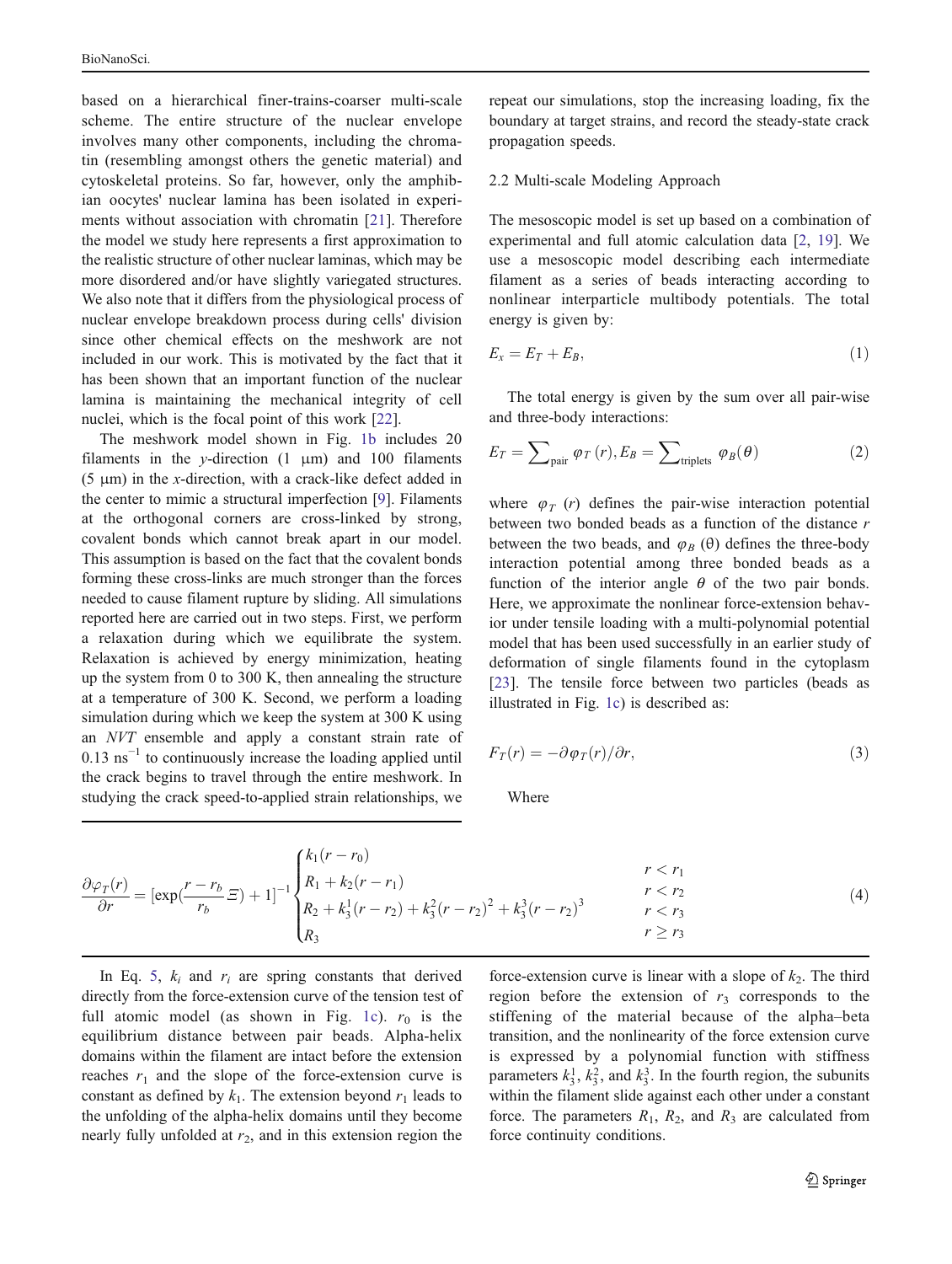<span id="page-3-0"></span>

|  |                     |  | Table 1 Geometric and numerical parameters for the coarse-grained |  |  |
|--|---------------------|--|-------------------------------------------------------------------|--|--|
|  | computational model |  |                                                                   |  |  |

| Parameter and units                                                                                                                                                         | Numerical value                            |  |  |
|-----------------------------------------------------------------------------------------------------------------------------------------------------------------------------|--------------------------------------------|--|--|
| Equilibrium bead distance $r_0$ (in $\AA$ )                                                                                                                                 | 50                                         |  |  |
| Critical distances $r_1$ , $r_1$ , $r_3$ (in A)                                                                                                                             | 75, 95, 138, 180                           |  |  |
| Tensile stiffness parameters $k_1$ , $k_2$<br>(in kcal/mol/ $\AA^2$ )                                                                                                       | 0.1595, 0.0324,                            |  |  |
| Tensile stiffness parameters for nonlinear region<br>$k_3^1$ (in kcal/mol/ $\hat{A}^2$ ), $k_3^2$ (in kcal/mol/ $\hat{A}^3$ ), $\tilde{k}_3^3$<br>$(in$ kcal/mol/ $\AA^4$ ) | 0.2044, 0.0146,<br>$9.2465 \times 10^{-4}$ |  |  |
| Force continuity conditions $R_1$ , $R_2$ , and $R_3$<br>$(in \, kcal/mol/A)$                                                                                               | 3.9877, 4.6357,<br>113.9364                |  |  |
| Bond breaking distance $rb$ (in A)                                                                                                                                          | 180                                        |  |  |
| Equilibrium angle $\theta_0$ (in rad)                                                                                                                                       | $\pi$                                      |  |  |
| Bending stiffness parameter $k_B$<br>$(in$ kcal/mol/rad <sup>2</sup> )                                                                                                      | 169.51                                     |  |  |
| Mass of each mesoscale particle (in amu)                                                                                                                                    | 230913                                     |  |  |
| Switch function $\Xi$                                                                                                                                                       | 300                                        |  |  |
| Density $\rho$ (in kg/m <sup>3</sup> )                                                                                                                                      | 260                                        |  |  |

The value of these parameters are given in Table 1 without empirical fitting and are based directly on molecular modeling results. The Fermi–Dirac distribution function introduces two additional parameters  $r<sub>b</sub>$  and  $\Xi$  [\[24](#page-9-0)]. The parameter  $r<sub>b</sub>$  denotes the critical separation distance for breaking of the filament and the parameter  $\Xi$  describes the amount of smoothing around the breaking point (the smaller  $E$ , the smoother the curve becomes). A similar strategy to model the potential near rupture for numerical analyses has been used in earlier studies. The numerical value of  $\Xi$  is set to a large value ( $\Xi$ =300) similar as in earlier work [[24\]](#page-9-0), and is chosen to mimic the steep descent characteristics of the force-extension curve as obtained from the molecular-level tetrameter model as depicted in Fig. [1c](#page-1-0).

The bending energy is given by:

$$
\varphi_B(\theta) = \frac{1}{2} k_B (\theta - \theta_0)^2 \tag{5}
$$

with  $k_B$  relating to the bending stiffness of the intermediate filament EI through  $k_B = 3EI/r_0$ . The parameter EI relates to the intermediate filament persistence length  $L_p$  through  $EI=L_pK_BT$ , where  $K_B$  is the Boltzmann constant and T is the temperature.

The geometry of the meshwork is obtained from experimental observations of the nuclear lamina of Xenopus oocytes [\[2](#page-8-0)]. The meshwork is composed of two sets of near-orthogonal intermediate filaments with a lattice constant of  $d=50$  nm, and we use d to normalize the crack length. We use a mesoscopic beads to model the each intermediate filament within the meshwork and define  $r_0$ =5 nm; this length is much smaller than the persistence length of the full length filament (on the order of  $1 \mu m$ ) and it is equal to the radius of the full length filament.

#### 2.3 Damping

The damping effect is included in the model by considering the energy dissipation of the intermediate filament in motion caused by the viscosity of water environment. We note because of the small characteristic dimension of intermediate filaments, the Reynolds number ≪2,300 [\[25](#page-9-0)] and the drag force is approximately proportional to particle velocity (laminar flow). We use Stokes' law to estimate the drag force by [[25\]](#page-9-0):

$$
f_{\rm drag} = -6\pi\mu R v,\tag{6}
$$

where  $\mu = 8.6 \times 10^{-4}$ Pa  $\cdot$  s is the fluid viscosity constant of water at room temperature,  $R$  is the equivalent spherical radius of the mesoscopic bead, which equals to the radius of a sphere of equivalent volume given by [\[26](#page-9-0)]

$$
R = \left(\frac{3}{16}b^2r_0\right)^{1/3} \tag{7}
$$

with the geometry parameters of the mesoscopic bead (here,  $b=10$  nm is the averaged diameter of intermediate filaments as measured in experimental work  $[1-4]$  $[1-4]$  $[1-4]$  $[1-4]$ , and we have  $R=4.5$  nm. The parameter v denotes the relative velocity of the particle motion in a continuous viscous fluid.

## 2.4 Crack Propagation Velocity Measurements

The rupture length for bead–bead bonds is defined as  $1.03r<sub>b</sub>$ , where the corresponding value of the Fermi–Dirac function is  $5 \times 10^{-5}$ . The crack tip position is determined by finding the x-coordinate of the interior surface particle with maximum  $x$  or minimum  $x$  positions. We obtain the crack length by measuring the length between the two crack tips and average it over a small time interval to eliminate high-frequency fluctuations. We differentiate the half length with respect to time to obtain the crack propagation velocity for each of the two crack tips. To obtain the steady-state velocity of the crack, we ensure that the crack onset is within the region that the crack length satisfies  $2L/d < 35$ ; and we average the crack propagation speed as it reaches C beyond this region.

#### 2.5 Computing Technique

The molecular simulations described here are carried out with a classical molecular dynamics approach by using an extended version of the LAMMPS code [\[27](#page-9-0)]. Visualization of atomic and mesoscopic models is carried out with the Visual Molecular Dynamics (VMD) software. Hydrogen bonds are defined to be within 5Å for visualization purposes for atomic models for the inlays shown in Fig. [1](#page-1-0) [\[28](#page-9-0)]. Visualization of the meshwork model is performed using MATLAB.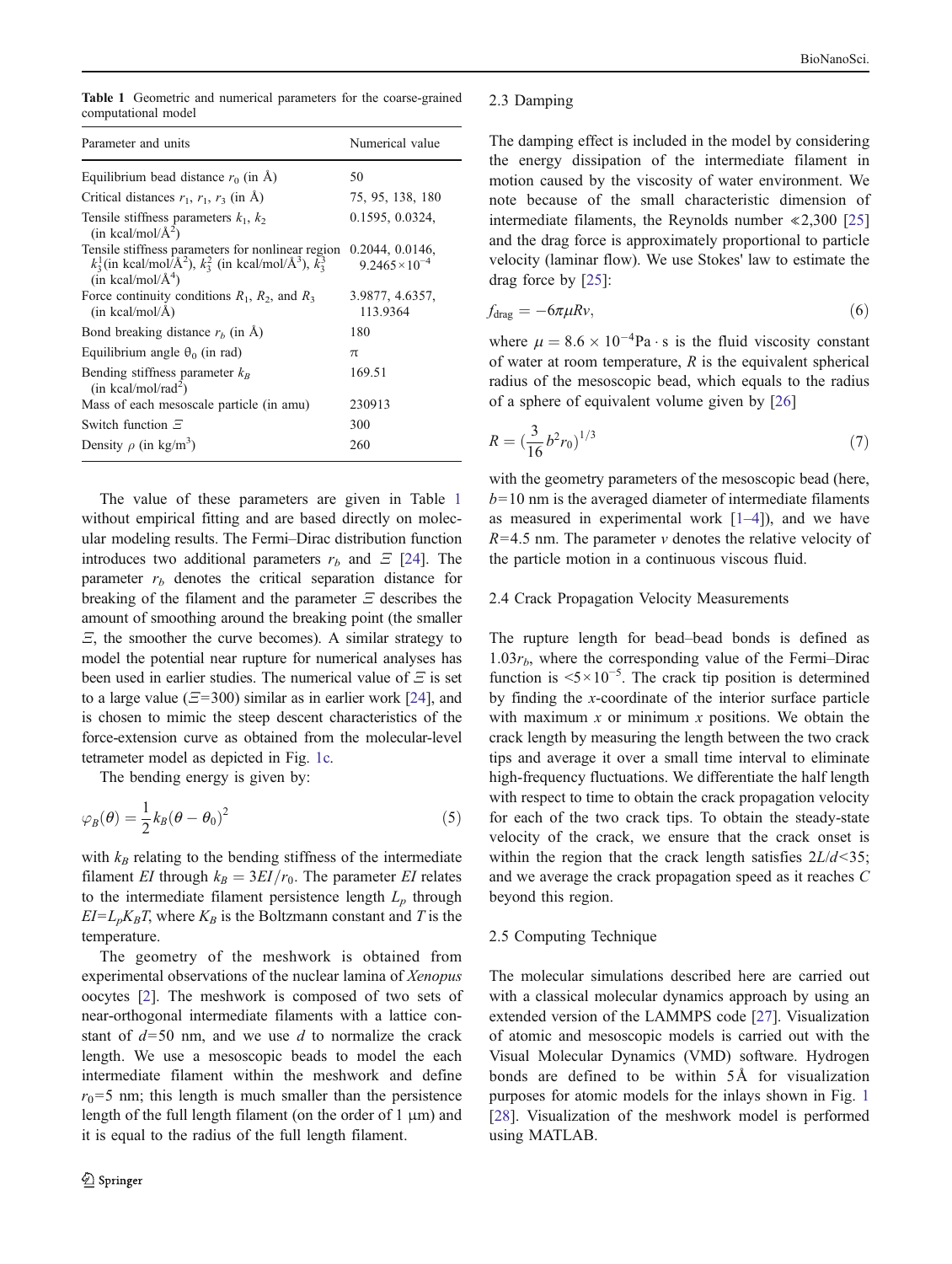#### <span id="page-4-0"></span>3 Results and Discussion

Figure 2 illustrates the failure mechanism of the meshwork with several snapshots shown for the case of uniaxial tensile crack loading (resembling mode I). To realize uniaxial tensile loading only  $\varepsilon$ <sub>v</sub> is increased with a constant lateral strain  $\varepsilon_x=0$ . The meshwork is deformed and snapshots are taken at applied strains of  $\varepsilon_{v1}$ =37%,  $\varepsilon_{v2}$ =161%,  $\varepsilon_{v3}$ =162%,  $\varepsilon_{v4}$ =167%,  $\varepsilon_{v5}$ =172%, and  $\varepsilon_{v6}$ =174%. We observe no failure before  $\varepsilon_{v2}$ =161%, but the crack transforms from an initial horizontal orientation with a sharp edge pointed in the x-direction into a vertical orientation where the longest axis points in the y-direction. We observe that instead of forming a highly localized yield zone at the crack tip as typically seen in materials with a crack, all filaments in the direction in which tensile load is applied stretch significantly, and deformation extends over the

entire specimen and is not limited to the crack tip region. A detailed analysis of the molecular state of these filaments reveals that the coiled-coil structure within each dimer building block has undergone molecular unfolding and a subsequent alpha–beta transition [\[20](#page-9-0)]. Catastrophic failure of the meshwork occurs once loading reaches  $\varepsilon_{v3}=162\%$ and proceeds by rapid extension of the initial crack, which continues to propagate as a rapidly moving single crack as is shown in Fig. 2(III–VI). At the single filament scale, crack propagation is facilitated by the sliding apart of protein filaments after the transition into antiparallel betastrands is completed, as is shown in Fig. [1c](#page-1-0). Crack propagation occurs in a straight fashion into the x-direction without any branching or other instabilities.

We proceed with a detailed analysis of the dynamics of failure by crack propagation. We measure the steady-state crack speed C and find that  $C=18$  m/s,  $C=21$  m/s,  $C=$ 



Fig. 2 Snapshots of deformation for a meshwork under uniaxial tensile (mode I) loading. The meshwork is deformed in the y-direction, with zero strain in the x-direction ( $\varepsilon_x=0$ ) and I:  $\varepsilon_{y1}=37\%$ , II:  $\varepsilon_{y2}=$ 161%, III:  $\varepsilon_{y3}$ =162%, IV:  $\varepsilon_{y4}$ =167%, V:  $\varepsilon_{y5}$ =172%, and VI:  $\varepsilon_{y6}$ = 174%; constant strain rate of 0.13 ns<sup>-1</sup>. As loading is increased the crack shape changes from initially horizontally oriented (in  $I$ ) to a

vertically oriented shape (in  $II$  and following snapshots). As the crack propagates though the meshwork, two wave fronts emerge at the tip of the moving crack. One wave front is almost orthogonal to the crack propagation direction whereas the other one forms a well-defined cone. The angle  $\alpha$  denotes the angle between the wave front and the crack propagation direction, and resembles a Mach cone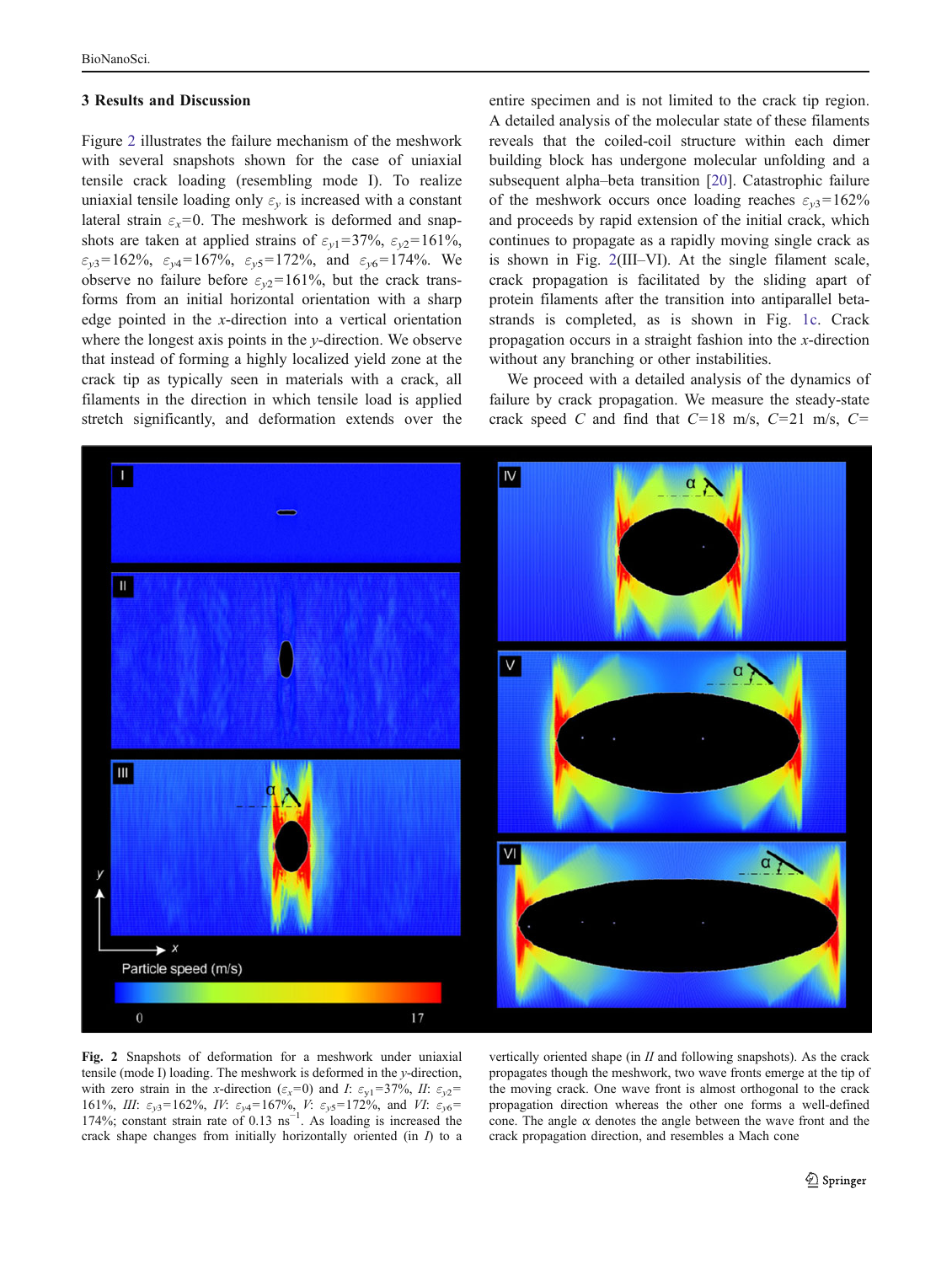<span id="page-5-0"></span>

Fig. 3 Shear stress–strain relation at different axial loading  $\varepsilon_x$  (a) and shear modulus G as a function of axial loading  $\varepsilon_x$  (b). The results show that shear moduli G exponentially increases with increasing  $\varepsilon_x$ , and that a broad range of G can be achieved by altering  $\varepsilon_x$ 

26 m/s, and C=28 m/s from small to large deformation, or from  $\varepsilon_{v3}$ ,  $\varepsilon_{v4}$ ,  $\varepsilon_{v5}$ , to  $\varepsilon_{v6}$ . We observe that as the crack moves through the material, two distinct wave fronts emanate from each crack tip as shown in Fig. [2](#page-4-0)(III–VI). One of the wave fronts resembles a shock front similar to a Mach cone, whereas the other one is almost orthogonal to the crack propagation direction. For the clearly visible shock wave, the measured angles between the wave front and the crack propagation direction are  $\alpha \approx 53^{\circ}$ , 45°, 36°, and 33° for strains  $\varepsilon_{y3}$ ,  $\varepsilon_{y4}$ ,  $\varepsilon_{y5}$ , and  $\varepsilon_{y6}$ , respectively. Using these angles we estimate the wave speed associated with this particular shock wave based on the relation sin ( $\alpha$ )=C<sub>0</sub>/C, where C<sub>0</sub> is the characteristic wave speed that corresponds to the wave front with an angle of  $\alpha$ . Based on this analysis we find  $C_0=$ 14, 15, 15, and 15 m/s of  $\varepsilon_{y3}$ ,  $\varepsilon_{y4}$ ,  $\varepsilon_{y5}$ , and  $\varepsilon_{y6}$ , respectively. The occurrence of the shock wave suggests that crack

propagation occurs faster than a characteristic wave speed of the material, which is estimated to be around 14–15 m/s. According to continuum theory the Rayleigh-wave speed is given by  $C_R \approx 0.923 \sqrt{G/\rho}$ , the shear-wave speed by  $C_S = \sqrt{G/\rho}$  and the longitudinal wave speed is given by  $\sqrt{G/\rho}$  and the longitudinal wave speed is given by  $C_L = \sqrt{3G/\rho}$ , where G is the shear modulus of material and  $\rho$  is the averaged mass density of the meshwork model. To estimate the wave speeds as a function of applied strain for the protein meshwork considered here we apply a shear stress  $\tau_{xy}$  on the boundary of a perfect meshwork model under tensile loading with a strain  $\varepsilon_x$  and record the shear stress over shear strain response as shown in Fig. 3a. We measure the shear modulus G of the meshwork material by computing the slope of the curve at the origin, with results shown in Fig. 3b. By continuously changing the value of  $\varepsilon_x$ we compute the shear modulus as a function of applied strain



Fig. 4 Snapshots of deformation for a meshwork under equi-biaxial tensile loading. The meshwork is loaded by equi-biaxial tension in the x- and y-directions (loading condition shown in Fig. [1b](#page-1-0)); constant strain rate of 0.13 ns<sup>-1</sup>. The meshwork is deformed with an applied strains of I:  $\varepsilon_{xy1}$ =37%, II:  $\varepsilon_{xy2}$ =161%, III:  $\varepsilon_{xy3}$ =162%, IV:  $\varepsilon_{xy4}$ =

165%, and *V*:  $\varepsilon_{xyz}$ =168%. The crack starts to propagate at the critical strain of  $\varepsilon_{xy3}$ =162%. Comparing to the uniaxial tension test shown in Fig. [2,](#page-4-0) there are two main differences: first, the initial x-direction crack does not flip to the y-direction before failure; second, no shock front or Mach cone is observed here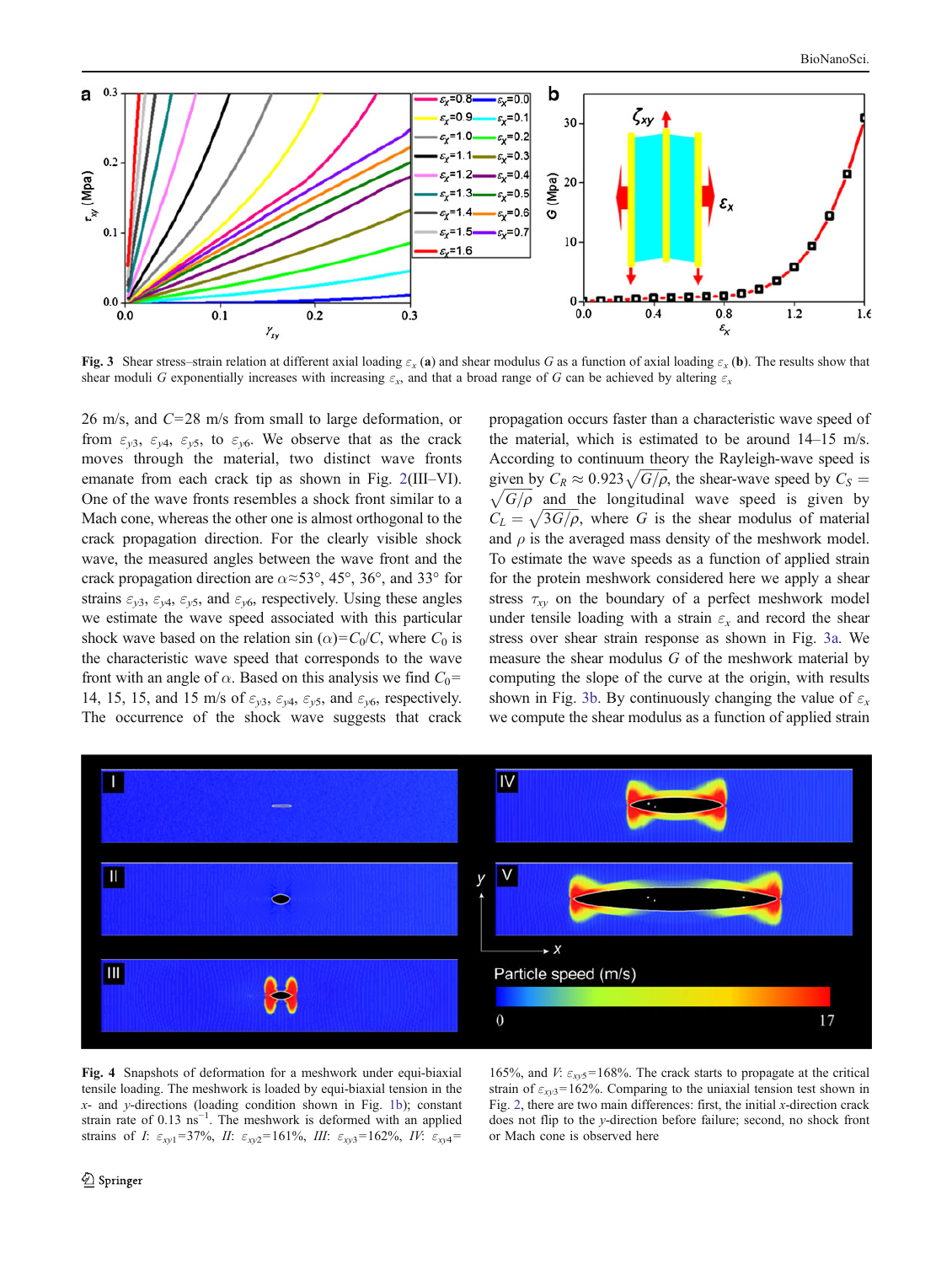<span id="page-6-0"></span>in the orthogonal direction. The analysis shows that the shear modulus and thus wave speeds increase as the loading is increased. For  $\varepsilon_x=0$  the shear-wave speed and longitudinal wave speed in the x-direction are estimated to be  $C_L$ =25 m/s and  $C_s$ =14 m/s, respectively. We thus conclude that the shock wave front seen here corresponds to the shear-wave speed that it is caused by crack propagation faster than the speed of shear waves in the surrounding meshwork material, where  $C > C<sub>S</sub>$ ; representing intersonic crack propagation.

We suggest that the occurrence of intersonic crack propagation is due to the stiffening of the meshwork in the loading direction ( $y$ -direction), which results in an increased tangent modulus and as a result, in increased wave speeds and thus faster energy transport that can drive the crack to faster velocities [[24,](#page-9-0) [29\]](#page-9-0). The shock front emerges because the wave speeds become anisotropic under uniaxial loading. The shear-wave speed and thus rate of energy transport in the y-direction increases as loading is increased due to the stiffening of the meshwork. Yet, the shear-wave speed in the x-direction is limited to a constant value, and hence, we observe the emergence of a shock front as the crack speed is driven to larger values in excess of the shear-wave speed. To test this hypothesis we carry out an equi-biaxial fracture test where the applied strain is identical in the x- and the y-direction, such that  $\varepsilon_v = \varepsilon_x$ . We expect a lack of shock wave fronts in this case due to the fact that under equi-biaxial loading the tangent moduli and thus wave speeds increase equally in both the  $x$ - and  $y$ directions. The dynamics of meshwork failure under equibiaxial tensile loading is depicted in Fig. [4](#page-5-0). Two differences are immediately noticeable by comparing to the uniaxial

tension case shown in Fig. [2](#page-4-0). First, the initial  $x$ -directionoriented crack does not flip to the y-direction. This is because under biaxial tension the strain in the filaments in both the  $x$ - and  $y$ -directions increase equally, preventing a change of the crack shape before failure. Second, in agreement with our hypothesis, no shock wave is observed upon failure initiation here in stark contrast to the case of uniaxial loading studied in Fig. [2](#page-4-0).

The applied tensile strain is an important factor that affects the crack speed. For uniaxial loading ( $\varepsilon_x=0$ ), we observe that the crack speed  $C$  is higher than the shearwave speed  $C_S$  and increases linearly with  $\varepsilon_v$  and can slightly exceed  $C_L$  at the ultimate strain beyond  $\varepsilon_v$ =172% as shown in Fig. 5a. The maximum speed we observe under this loading condition is 32 m/s. We also investigate a case of multi-axial loading, where we keep  $\varepsilon_v = 176\%$  and change  $\varepsilon$ <sub>x</sub> (note this case is different from the equi-biaxial loading discussed above since here generally  $\varepsilon_v \neq \varepsilon_x$ ). We find that the crack speed increases significantly with increasing  $\varepsilon_x$  with a maximum speed of 280 m/s as shown in Fig. 5b. For comparison, we also plot the wave speeds  $C_R$  (the limiting speed predicted by linear-elastic fracture mechanics for a mode I crack) and  $C_L$  and find that they also increase with increasing strain in the x-direction, defining an upper and lower bound for the crack propagation speed. The observations made here show that the change in the applied strain in the nuclear lamina meshwork has significant implications on their dynamic fracture behavior. Indeed, it has been found in rupture experiments of rubber [[17\]](#page-8-0) that the crack propagation speed in a biaxial fracture test is between the  $C_R$  and  $C_L$  in





Fig. 5 Steady-state crack propagation speeds, Rayleigh-wave speed and longitudinal wave speed as a function of loading conditions. a Crack speed as a function of uniaxial loading strain  $\varepsilon_{v}$ . The crack speed is calculated from the derivative of half crack length  $a$  to the time once the value becomes steady; the fluctuations of the measured speed define the standard deviation as shown by the error bars. The Rayleigh-wave speed and longitudinal wave speed in the x-direction are calculated from the shear modulus  $G$  (as given in Fig. [3b\)](#page-5-0) of a perfect meshwork model subjected to the corresponding loading

condition. b Crack speed as a function of loading strain  $\varepsilon_x$ , with  $\varepsilon_y$ = 176% kept constant. The crack speed significantly increases as  $\varepsilon$ , increases, and the crack speed is between the Rayleigh-wave speed and longitudinal wave speed in the plastic zone, which act as the lower and upper bound of the crack speed, respectively. The results shown here demonstrate that the crack propagation speed in the nuclear lamina is governed by the loading condition and the lateral strain  $\varepsilon_x$  is more dominant in governing the crack speed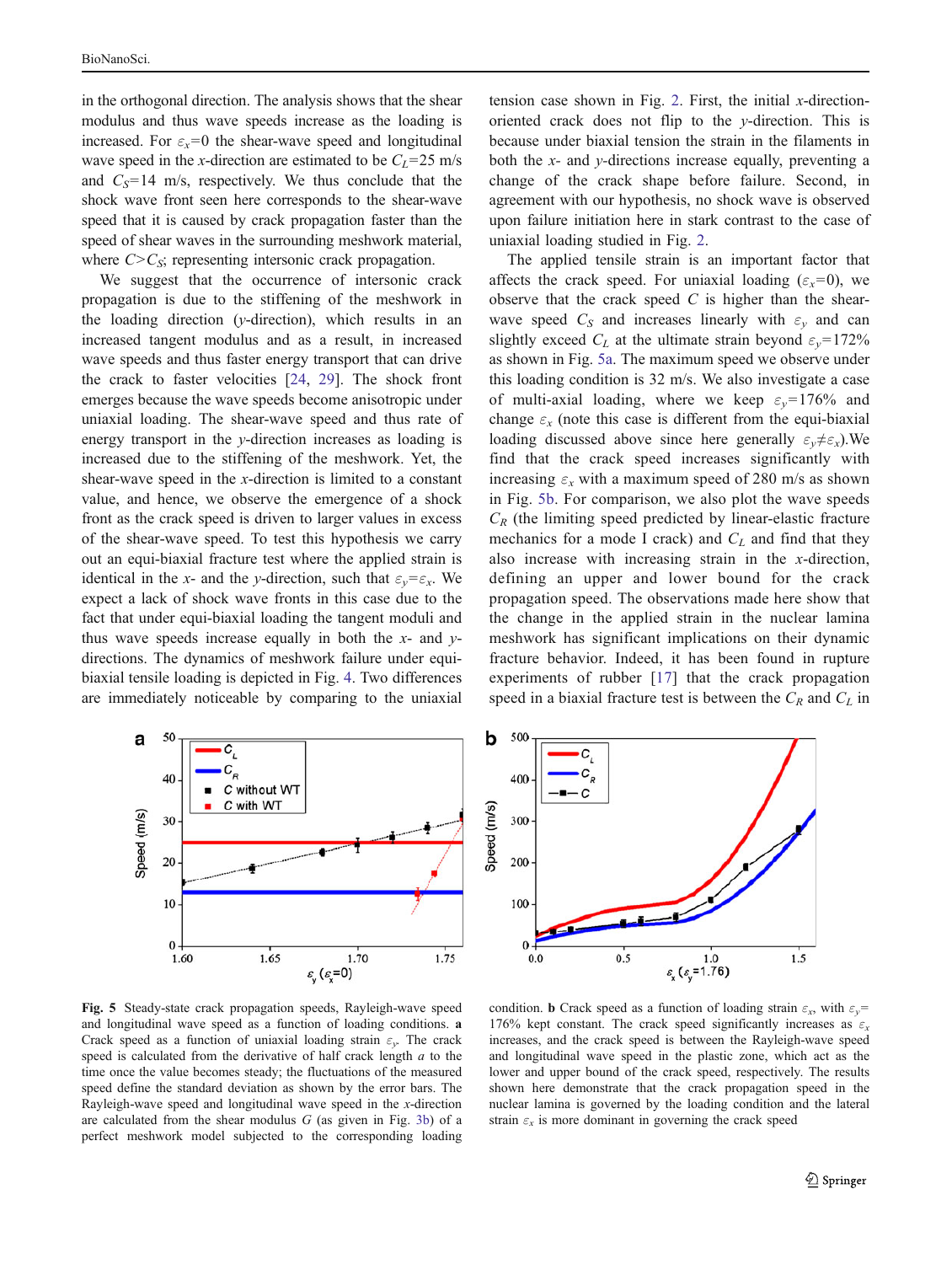

 $35$  $\mathbf{b}$  v  $v$  (m/s)  $30$ 60 80 25  $E_{\rm y}$  (MPa) 100  $\sim (E/k)$ <sup>1/2</sup>  $20$  $140$  $15$  $10$  $E_{y}$  $\overline{\mathbf{5}}$  $25$  $\overline{5}$  $10$  $15$ 20  $30$  $35$  $E_{.}$  (MPa)  $\boldsymbol{\mathsf{x}}$  $E_{x}$ 7

Fig. 6 Crack speed in an ideal anisotropic elastic meshwork. As the schematic of the geometry of the meshwork and definition of coordinates shows in panel b, the meshwork is composed of two kinds of linear-elastic filaments with different stiffnesses in the two orthogonal directions, which results in an anisotropic material with different moduli in the x- and y directions ( $E_x$  and  $E_y$ , respectively). The ultimate failure strain of each filament is set to be 176%, and crack speeds in this study correspond to the steady-state obtained at applied strain of  $\varepsilon_x=0$  and  $\varepsilon_y=156\%$ . **a**, Crack propagation speed as a function of  $E_r$  and  $E_v$ . The maximum modulus (found to be 38.3 MPa) here corresponds to the maximum tangent modulus of the nuclear

the rubber thin film, in agreement with our findings. For the specific cases considered here, the maximum speed reaches 22 times of the Rayleigh-wave speed at the relaxed zero-strain state.

We also study effect of damping due to the presence of water, by considering a viscous drag force. Under the presence of water the critical strain  $\varepsilon_C$  needed for crack initiation increases as the crack starts to propagate at a higher strain level. Once the crack starts to move, its steady speed starts with the Rayleigh-wave speed, increases in a steeper linear function with the increasing strain condition and reaches a maximum value as the same strain as in the model without solvent effect as shown in Fig. [5a](#page-6-0). This result agrees with experimental observations that suggested that solvent viscosity slows down crack initiation as well as the propagation speed under constant pulling rates [[30](#page-9-0)]. However, what we observed here is that the effect of viscosity vanishes at extreme loading conditions and does not affect the steadystate maximum crack speed in this case.

Unlike engineering materials such as metals, glass, and silicon, the nuclear lamina has a complex hierarchical structure as shown in Fig. [1](#page-1-0). The change of the crack speed in the meshwork as a function of the applied strain is controlled by the stiffening behavior of individual intermediate filaments, which in turn is caused by characteristic changes in the molecular structure. As the secondary structure of each intermediate filament undergoes alphahelix unfolding and an alpha–beta transition, the tangent

lamina. **b** The crack speed decreases as  $E<sub>v</sub>$  increases and increases as  $E_x$  increases, as illustrated by schematic plots in red and blue, respectively. Data points with same crack speeds are combined in groups as shown in the plot, which confirms that materials with same  $\sqrt{E_x/E_y}$  feature the same crack speed. The results demonstrate that the crack propagation speed is governed by the ratio of the tangent material modulus in and perpendicular to the crack propagation direction, as given by  $v \sim \sqrt{E_x/E_y}$ . Therefore various crack propagation speeds are accessible via different ratios of  $\sqrt{E_x/E_y}$  as can be achieved by different strain levels ( $\varepsilon_x$ ,  $\varepsilon_y$ ) in the real intermediate filament meshwork system

shear stiffness of the meshwork experiences a significant increase, leading to a greater  $C_R$ ,  $C_S$ , and  $C_L$  at larger deformation since  $C_{R,S,L} \sim \sqrt{G}$ . To directly test the hypothesis that the tangent stiffness controls crack dynamics, we measure the crack propagation speed in a linear-elastic meshwork system where we define a different stiffness for filaments in the  $x$ - and  $y$ -directions, respectively; where filaments are modeled by simple linear springs. This results in a meshwork with distinct elastic moduli  $E_x$  and  $E_y$  in the  $x$ - and  $y$ -directions, respectively. This mimics the anisotropic material properties that emerge when the loading in the xand y-directions is different. Figure 6a shows the crack speed for varying combinations of elastic moduli, where crack propagation occurs in the x-direction and the moduli  $E<sub>x</sub>$  and  $E<sub>v</sub>$  are systematically changed. As can be inferred from Fig. 6a, the crack speed reaches the largest value as  $E_y$ decreases toward 0 MPa and  $E<sub>x</sub>$  increases toward 38.3 MPa, which corresponds to the maximum tangent modulus of nuclear laminas before failure, as represented by Fig. 6b. The crack speed exponentially increases with the ratio  $\sqrt{E_x/E_y}$ for variations of the elastic moduli in the orthogonal directions. This suggests that the crack propagation speed is governed by the ratio of the tangent material moduli in and perpendicular to the crack propagation direction, as given by  $v \sim \sqrt{E_x/E_y}$ . Therefore, various crack propagation speeds are accessible via different ratios of  $\sqrt{E_x/E_y}$  as can be achieved by different strain levels  $(\varepsilon_x, \varepsilon_y)$  in the natural intermediate filament meshwork system.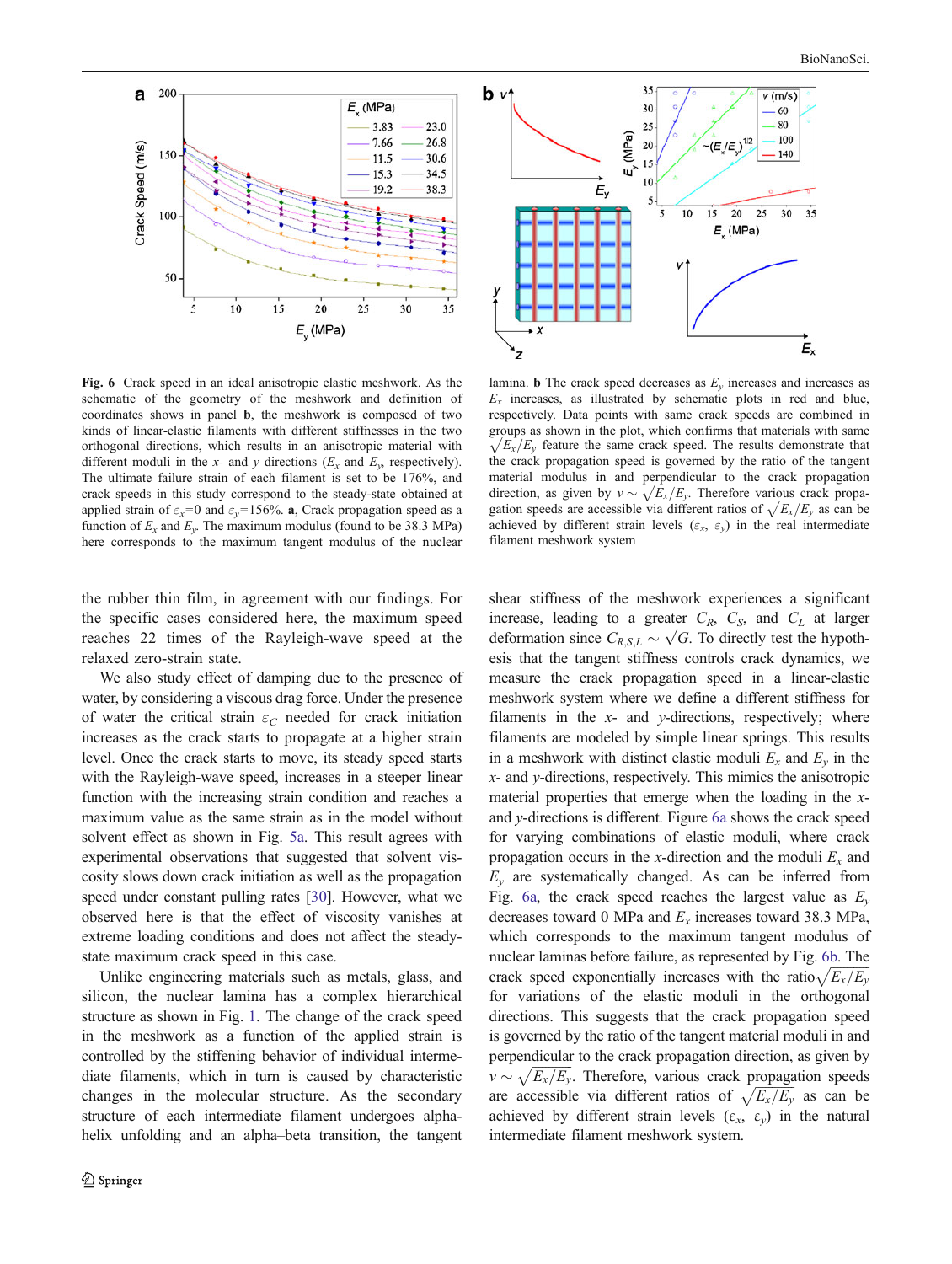### <span id="page-8-0"></span>4 Conclusion

Our results show that the speed of the crack propagation in intermediate filament meshwork is governed by the applied tensile strain in both the  $x$ - and  $y$ -directions. Under uniaxial loading tests, the crack speed exceeds the shear-wave speed, leading to a shock front or Mach cone at the crack tip, as shown in Fig. [2](#page-4-0). We found that this phenomenon is caused by the material stiffening behavior, which is induced by the alpha-to-beta transition in the protein's secondary structure for the specific case considered here. This result is not limited to the particular material studied here but can have broad applications to many other protein or polymer materials with structural transitions and related stiffening (or softening) behavior under loading which may control the dynamics of material failure. Generally, the crack propagation speed reaches values greater than those predicted by simply considering the small-deformation moduli and associated wave speeds. It is noted that whereas intersonic crack speed contradicts conventional fracture theory for engineering materials, it agrees with the findings from earlier studies of nonlinear materials [\[24](#page-9-0), [29,](#page-9-0) [31](#page-9-0), [32\]](#page-9-0).

The rapid propagation speed of the nuclear lamina meshwork seen here may reflect the behavior of cell nuclei during the cell division process from mechanical points of view. The occurrence of rapid fracture shows that once an extreme loading condition is reached, cracks propagate at a fast (here: intersonic) speed. This behavior may explain experimental observations that the nuclear envelope breakdown processes during cell divisions are indeed found to occur at short time-scales and are irreversible. For human somatic cells, the chromatin is tightly associated with the nuclear lamina [\[21](#page-9-0), [22\]](#page-9-0), which may by some extent slow down crack propagation speeds. However, neither in situ nor in vitro experiments of somatic nuclear laminas are available yet. We hope that our study will trigger a broader interest in studying dynamic failure of cell nuclei, which may eventually facilitate the development of more complex somatic nuclear lamina models through the availability of additional experimental data.

More generally, the multi-scale method used here provides a powerful bridge to overcome the four orders of magnitudes difference in length scales to appropriately describe the characteristic of catastrophic failure in the nuclear lamina meshwork. Based on this method, it may also be possible to study the effect of diseases caused by point mutations and their effect on the mechanical and failure properties of nuclear laminas. The approach used here could also be applied to other hierarchical materials and provide insight into their dynamic failure mechanisms [\[33](#page-9-0)–[37](#page-9-0)]. Additional work is needed to develop a solid theoretical foundation for fracture in discrete nonlinear systems as studied here and to provide a deeper investigation of the effect of solvent and chromatin on crack dynamics.

#### References

- 1. Herrmann, H., Bar, H., Kreplak, L., Strelkov, S. V., Aebi, U. (2007). Intermediate filaments: from cell architecture to nanomechanics. Nature Reviews Molecular Cell Biology, 8(7), 562– 573.
- 2. Aebi, U., Cohn, J., Buhle, L., Gerace, L. (1986). The nuclear lamina is a meshwork of intermediate-type filaments. Nature, 323 (6088), 560–564.
- 3. Ishikawa, H., Bischoff, R., Holtzer, H. (1968). Mitosis and intermediate-sized filaments in developing skeletal muscle. The Journal of Cell Biology, 38(3), 538–555.
- 4. Chang, L., Shav-Tal, Y., Trcek, T., Singer, R. H., Goldman, R. D. (2006). Assembling an intermediate filament network by dynamic cotranslation. The Journal of Cell Biology, 172(5), 747–758.
- 5. Omary, M. B., Coulombe, P. A., McLean, W. H. I. (2004). Mechanisms of disease: intermediate filament proteins and their associated diseases. The New England Journal of Medicine, 351 (20), 2087–2100.
- 6. van der Kooi, A. J., Bonne, G., Eymard, B., Duboc, D., Talim, B., Van der Valk, M., et al. (2002). Lamin A/C mutations with lipodystrophy, cardiac abnormalities, and muscular dystrophy. Neurology, 59(4), 620–623.
- 7. Dahl, K. N., Scaffidi, P., Islam, M. F., Yodh, A. G., Wilson, K. L., Misteli, T. (2006). Distinct structural and mechanical properties of the nuclear lamina in Hutchinson-Gilford progeria syndrome. Proceedings Of The National Academy Of Sciences Of The United States Of America, 103(27), 10271–10276.
- 8. Eriksson, M., Brown, W. T., Gordon, L. B., Glynn, M. W., Singer, J., Scott, L., et al. (2003). Recurrent de novo point mutations in lamin A cause Hutchinson-Gilford progeria syndrome. Nature, 423(6937), 293–298.
- 9. Djaczenk, W., Starzyk, H., Rzucidlo, Z. (1973). X-ray-irradiation induced changes of nuclear membrane of Kirkman-Robbins tumor-cells. Experientia, 29(1), 83–84.
- 10. Strelkov, S. V., Schumacher, J., Burkhard, P., Aebi, U., Herrmann, H. (2004). Crystal structure of the human lamin a coil 2B dimer: implications for the head-to-tail association of nuclear lamins. Journal Of Molecular Biology, 343(4), 1067–1080.
- 11. Buehler, M. J., & Yung, Y. C. (2009). Deformation and failure of protein materials in physiologically extreme conditions and disease. Nature Materials, 8(3), 175–188.
- 12. Scaffidi, P., & Misteli, T. (2006). Lamin A-dependent nuclear defects in human aging. Science, 312(5776), 1059–1063.
- 13. Herrmann, H., & Aebi, U. (1998). Intermediate filament assembly: fibrillogenesis is driven by decisive dimer-dimer interactions. Current Opinion in Structural Biology, 8(2), 177–185.
- 14. Carpinteri, A., & Pugno, N. M. (2008). Mechanics of hierarchical materials. International Journal of Fracture, 150(1–2), 221–226.
- 15. Ackbarow, T., Sen, D., Thaulow, C., Buehler, M. J. (2009). Alphahelical protein networks are self-protective and flaw-tolerant. PLoS ONE, 4(6), e6015.
- 16. Qin Z, Buehler MJ (2011) Flaw tolerance of nuclear intermediate filament lamina under extreme mechanical deformation. ACS Nano. doi:[10.1021/nn200107u.](http://dx.doi.org/10.1021/nn200107u)
- 17. Petersan, P. J., Deegan, R. D., Marder, M., Swinney, H. L. (2004). Cracks in rubber under tension exceed the shear wave speed. Physical Review Letters, 93(1), 015504.
- 18. Sen, D., Thaulow, C., Schieffer, S. V., Cohen, A., Buehler, M. J. (2010). Atomistic study of crack-tip cleavage to dislocation emission